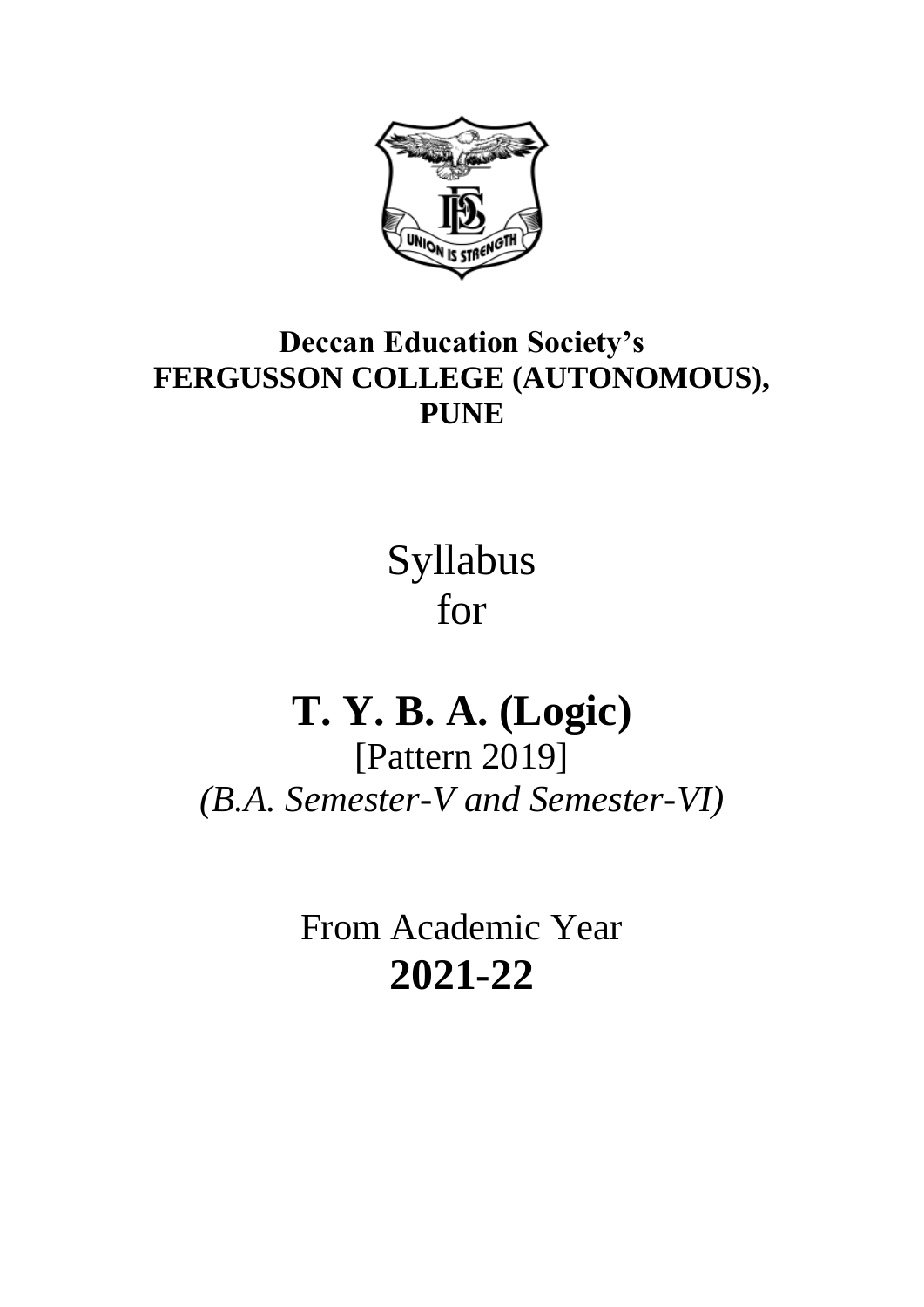#### **Fergusson College (Autonomous), Pune Structure of T.Y.B.A. – Faculty of Arts and Humanities** Under CBCS pattern (2019-20) *effective from June 2021* **Equivalence Syllabus for Department of Philosophy**

| TY BA | <b>New CBCS Pattern</b>        | <b>Old /Existing Pattern</b>    |
|-------|--------------------------------|---------------------------------|
| Sem V | CC 1 (3 credits)               | General Paper 3                 |
|       | <b>LOG3501</b>                 | Methodology of Natural Sciences |
|       | Logic: Methodology of Sciences |                                 |
|       | (Natural and Social)           |                                 |
|       |                                |                                 |

### *Note: SEC 1C is CC '1 or 2' (General paper for other department students)*

| <b>New CBCS Pattern</b>    | <b>Old /Existing Pattern</b>   |
|----------------------------|--------------------------------|
| CC 1 (3 credits)           | General Paper 3                |
| <b>LOG3601</b>             | Methodology of Social Sciences |
| Traditions in Indian Logic |                                |
|                            |                                |
|                            |                                |
|                            |                                |

*Note: SEC 1D is CC-'1 or 2' (General paper for other department students)*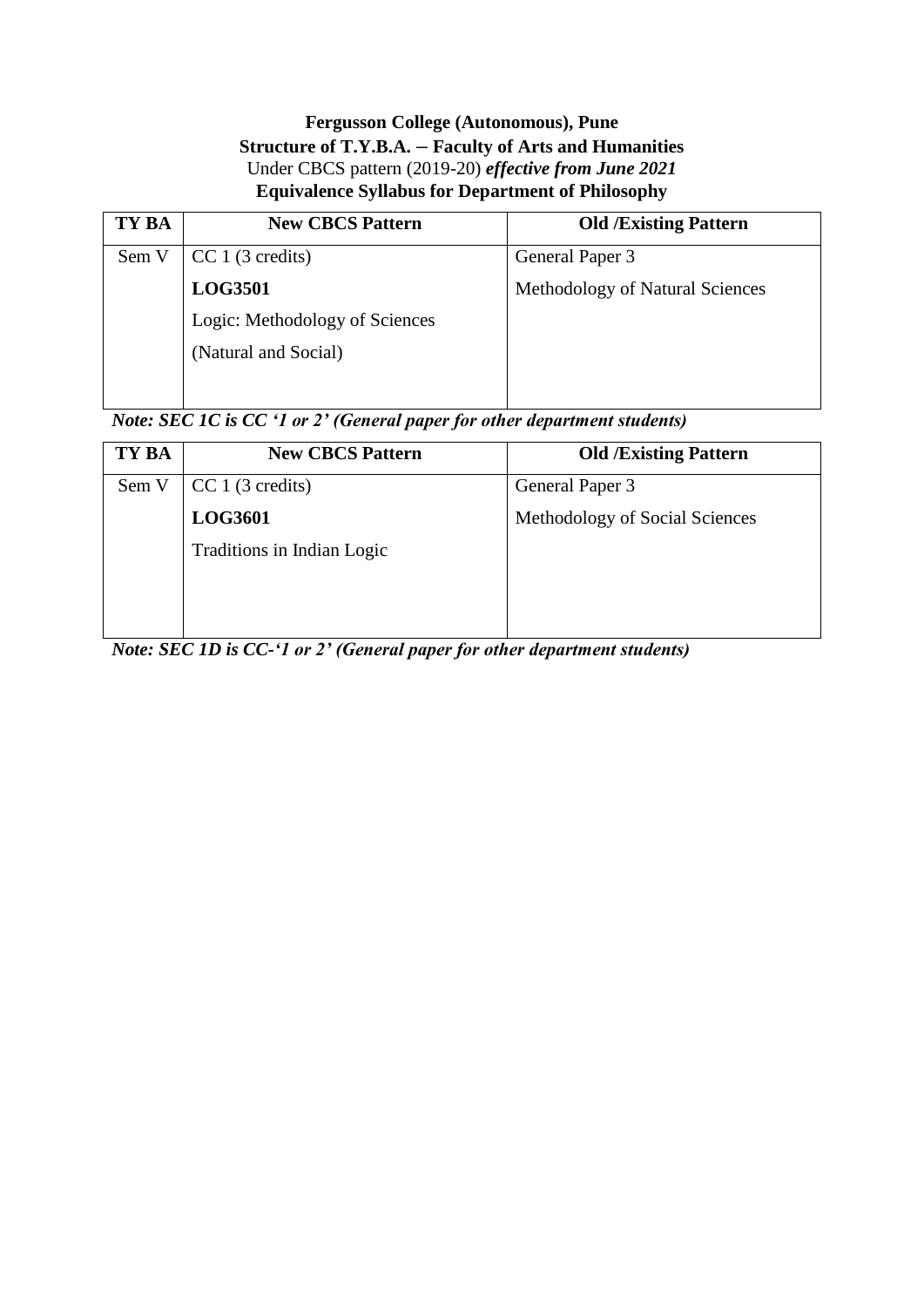| T. Y. B.A. Semester V                                      |                                                                                         |                          |  |  |
|------------------------------------------------------------|-----------------------------------------------------------------------------------------|--------------------------|--|--|
| Title of the<br><b>Course and</b><br><b>Course Code</b>    | Logic - CC LOG3501                                                                      | Number of<br>Credits: 04 |  |  |
| <b>Course Outcomes (COs)</b>                               |                                                                                         |                          |  |  |
| On completion of the course, the students will be able to: |                                                                                         |                          |  |  |
| CO <sub>1</sub>                                            | Understand the significance of Logic in methodology of science                          |                          |  |  |
| CO <sub>2</sub>                                            | Recognise the characteristics of social sciences vis-a-vis those of natural<br>sciences |                          |  |  |
| CO <sub>3</sub>                                            | Identify the different models of explanation in natural and social sciences             |                          |  |  |
| CO <sub>4</sub>                                            | Compare and contrast the nature of laws in natural and social sciences                  |                          |  |  |
| CO <sub>5</sub>                                            | Critically evaluate the positivistic approach to social sciences                        |                          |  |  |
| CO <sub>6</sub>                                            | Take up a position with respect to the unity of method debate                           |                          |  |  |

| Unit No.     | <b>Title of Unit and Contents</b>                               | No. of          |
|--------------|-----------------------------------------------------------------|-----------------|
|              |                                                                 | <b>Lectures</b> |
| I            | History of Science, Common sense and Science, Classification    | 12              |
|              | of sciences, Objectives of science, The concepts of Method,     |                 |
|              | Methodology and Epistemology, Subject matter of social          |                 |
|              | sciences, Concept of social action                              |                 |
| $\mathbf{I}$ | Nature of Scientific Laws - Natural Sciences and<br>Social      | 12              |
|              | Sciences, Models of explanation in Natural Sciences, Models of  |                 |
|              | <b>Explanation in Social Sciences</b>                           |                 |
| III          | Approaches to scientific theories (Natural Sciences) (a)Logical | 12              |
|              | Positivism (b)Popper: Counter Inductivism, Positivism: Auguste  |                 |
|              | Comte, Logical Positivism: Unity of method                      |                 |
| IV           | Critique of Positivism with respect to:                         | 12              |
|              | (a) Explanation / Understanding (b) Objectivity / Value         |                 |
|              | Neutrality                                                      |                 |

**References:**

- 1. Nagel E., The Structure of Science Problems in the Logic of Scientific Explanation MacMillan, 1961.
- 2. Hempel C.G., Philosophy of Natural Science, Prentice Hall, Englewood Cliff, New Jersey, 1966.
- 3. Hempel, C.G., *Aspects of Scientific Explanation*, Free Press, New York, 1968.
- 4. Keat Russell Urry, *Social Theory as Science* RKP, London, 1975.
- 5. Ryan Alan: *Philosophy of Social Science* MacMillan, 1970.
- 6. Lessnoff M. H.: *The Structure of Social Science: A Philosophical Introduction*, George Allan Unwin Ltd., London, 1974. R. Rudner: *Philosophy of Social Sciences*, Prentice Hall, Englewood Cliff, New

Jersey,1966.